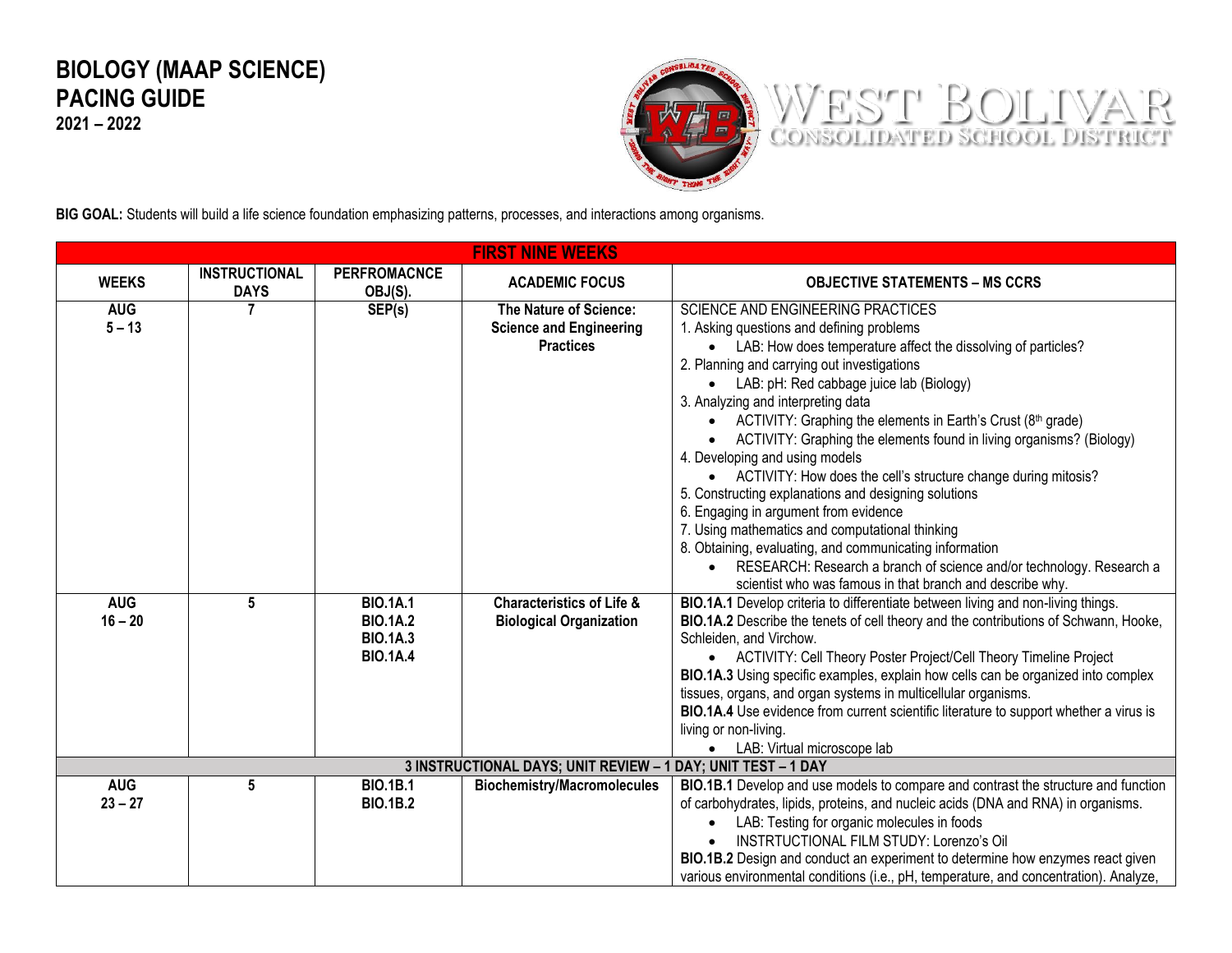|                    |                                          |                 |                                                              | interpret, graph, and present data to explain how those changing conditions affect the |  |
|--------------------|------------------------------------------|-----------------|--------------------------------------------------------------|----------------------------------------------------------------------------------------|--|
|                    |                                          |                 |                                                              | enzyme activity and the rate of the reactions that take place in biological organisms. |  |
|                    |                                          |                 |                                                              | LAB: How does temperature affect the behavior of enzymes? (Enzymatic                   |  |
|                    |                                          |                 |                                                              | Browning in Apples)                                                                    |  |
|                    |                                          |                 | 3 INSTRUCTIONAL DAYS; UNIT REVIEW - 1 DAY; UNIT TEST - 1 DAY |                                                                                        |  |
| AUG 30-            | 10                                       | <b>BIO.1C.1</b> | <b>Cell Structure and Function</b>                           | BIO.1C.1 Develop and use models to explore how specialized structures within cells     |  |
| SEPT <sub>10</sub> |                                          | <b>BIO.1C.2</b> |                                                              | (e.g., nucleus, cytoskeleton, endoplasmic reticulum, ribosomes, Golgi apparatus,       |  |
|                    |                                          | <b>BIO.1C.3</b> |                                                              | lysosomes, mitochondria, chloroplast, centrosomes, and vacuoles) interact to carry     |  |
|                    |                                          |                 |                                                              | out the functions necessary for organism survival.                                     |  |
|                    |                                          |                 |                                                              | • ACTIVITY: Cell Organelle Poster Project/Create a Plant & Animal Cell                 |  |
|                    |                                          |                 |                                                              | Model                                                                                  |  |
|                    |                                          |                 |                                                              | BIO.1C.2 Investigate to compare and contrast prokaryotic cells and eukaryotic cells,   |  |
|                    |                                          |                 |                                                              | and plant, animal, and fungal cells.                                                   |  |
|                    |                                          |                 |                                                              | BIO.1C.3 Contrast the structure of viruses with that of cells, and explain why viruses |  |
|                    |                                          |                 |                                                              | must use living cells to reproduce.                                                    |  |
|                    |                                          |                 |                                                              | • ACTIVITY: Cells escape room challenge                                                |  |
|                    |                                          |                 | 8 INSTRUCTIONAL DAYS; UNIT REVIEW - 1 DAY; UNIT TEST - 1 DAY |                                                                                        |  |
| <b>SEPT 13-17</b>  | 5                                        | <b>BIO.1D.1</b> | <b>Cell Transport</b>                                        | BIO.1D.1 Plan and conduct investigations to prove that the cell membrane is a semi-    |  |
|                    |                                          | <b>BIO.1D.2</b> |                                                              | permeable, allowing it to maintain homeostasis with its environment through active     |  |
|                    |                                          |                 |                                                              | and passive transport processes.                                                       |  |
|                    |                                          |                 |                                                              | BIO.1D.2 Develop and use models to explain how the cell deals with imbalances of       |  |
|                    |                                          |                 |                                                              | solute concentration across the cell membrane (i.e., hypertonic, hypotonic, and        |  |
|                    |                                          |                 |                                                              | isotonic conditions, sodium/potassium pump).                                           |  |
|                    |                                          |                 |                                                              | LAB: Nude egg experiment [Alternative: Gummy bears or potatoes]                        |  |
|                    |                                          |                 |                                                              | (Osmosis lab)                                                                          |  |
|                    |                                          |                 | 3 INSTRUCTIONAL DAYS; UNIT REVIEW - 1 DAY; UNIT TEST - 1 DAY |                                                                                        |  |
| <b>SEPT</b>        | 5                                        | <b>REVIEW</b>   |                                                              | <b>REVIEW - CHARACTERISTICS OF LIFE (2 DAYS)</b>                                       |  |
| $20 - 24$          |                                          |                 |                                                              | <b>REVIEW - BIOCHEMISTRY/MACROMOLECULES (3 DAYS)</b>                                   |  |
| <b>SEPT 27-</b>    |                                          |                 |                                                              | <b>REVIEW – CELLS AS A SYSTEM (4 DAYS)</b>                                             |  |
| OCT <sub>1</sub>   | 5                                        | <b>REVIEW</b>   |                                                              | <b>REVIEW - CELLULAR TRANSPORT (1 DAY)</b>                                             |  |
|                    |                                          |                 |                                                              |                                                                                        |  |
| OCT $4-8$          | <b>1ST TERM ASSESSMENT</b>               |                 |                                                              |                                                                                        |  |
|                    | <i><b>(CUMULATIVE TO THIS POINT)</b></i> |                 |                                                              |                                                                                        |  |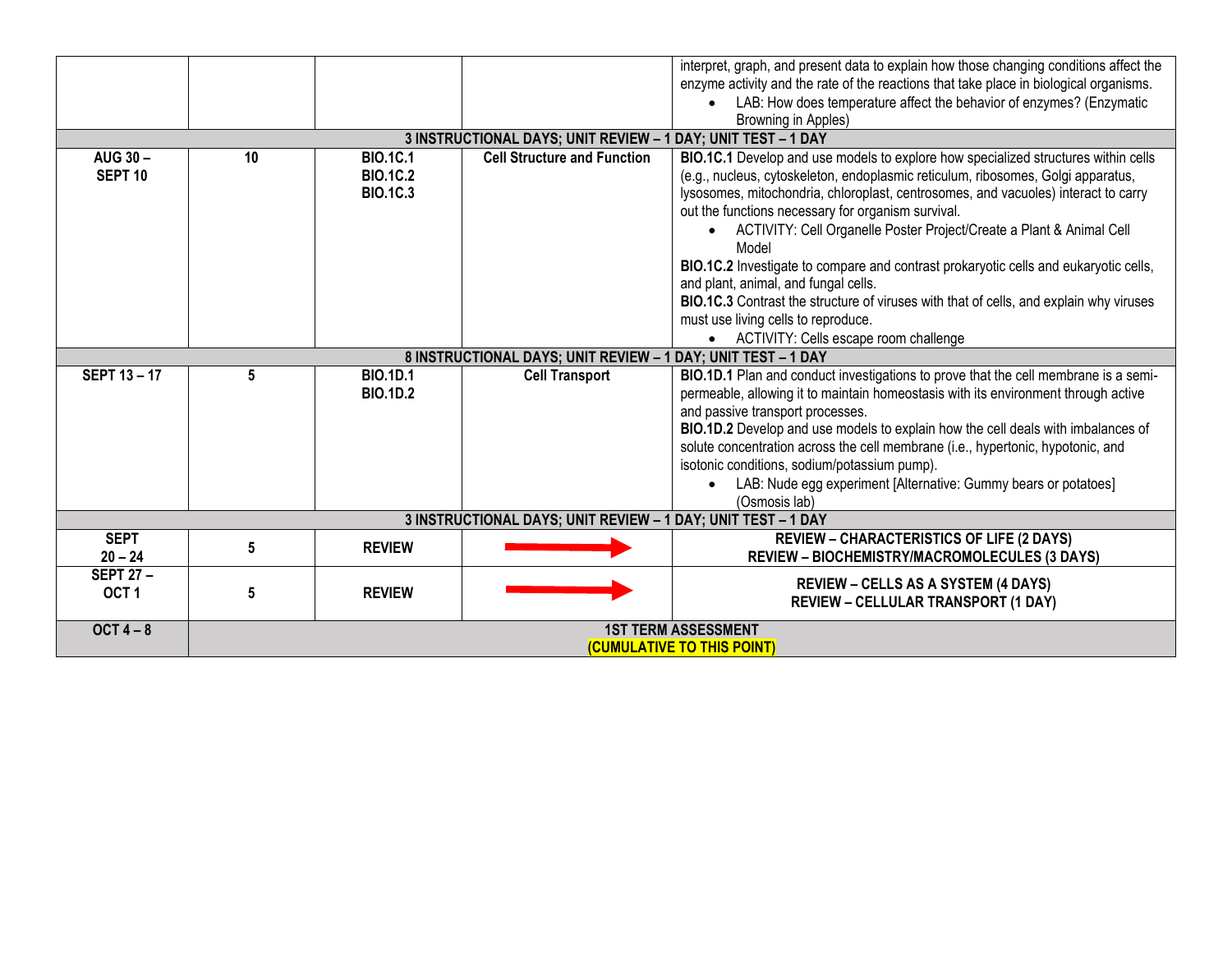| <b>SECOND NINE WEEKS</b>           |                                     |                                                                                                          |                                                                                                 |                                                                                                                                                                                                                                                                                                                                                                                                                                                                                                                                                                                                                                                                                                                                                                                                                                                                                                                                                                                                                                                                                                                                                                                                                                                                                                                                                                                                    |  |  |
|------------------------------------|-------------------------------------|----------------------------------------------------------------------------------------------------------|-------------------------------------------------------------------------------------------------|----------------------------------------------------------------------------------------------------------------------------------------------------------------------------------------------------------------------------------------------------------------------------------------------------------------------------------------------------------------------------------------------------------------------------------------------------------------------------------------------------------------------------------------------------------------------------------------------------------------------------------------------------------------------------------------------------------------------------------------------------------------------------------------------------------------------------------------------------------------------------------------------------------------------------------------------------------------------------------------------------------------------------------------------------------------------------------------------------------------------------------------------------------------------------------------------------------------------------------------------------------------------------------------------------------------------------------------------------------------------------------------------------|--|--|
| <b>WEEKS</b>                       | <b>INSTRUCTIONAL</b><br><b>DAYS</b> | <b>PERFROMACNCE</b><br>OBJ(S).                                                                           | <b>ACADEMIC FOCUS</b>                                                                           | <b>OBJECTIVE STATEMENTS – MS CCRS</b>                                                                                                                                                                                                                                                                                                                                                                                                                                                                                                                                                                                                                                                                                                                                                                                                                                                                                                                                                                                                                                                                                                                                                                                                                                                                                                                                                              |  |  |
| <b>OCT</b><br>$11 - 22$            | $\overline{10}$                     | <b>BIO.2.1</b><br><b>BIO.2.2</b><br><b>BIO.2.3</b><br><b>BIO.2.4</b><br><b>BIO.2.5</b><br><b>BIO.2.6</b> | <b>Energy Transfer</b>                                                                          | BIO.2.1 Use models to demonstrate that ATP and ADP are cycled within a cell as a<br>means to transfer energy.<br>• DEMONSTRATION: Using a hot potato and oven mitt to demonstrate the<br>transfer of heat energy.<br>BIO.2.2 Develop models of the major reactants and products of photosynthesis to<br>demonstrate the transformation of light energy into stored chemical energy in cells.<br>Emphasize the chemical processes in which bonds are broken and energy is<br>released, and new bonds are formed and energy is stored.<br>• LAB: Pigments in leaves (Chromatography Lab)<br>BIO.2.3 Develop models of the major reactants and products of cellular respiration<br>(aerobic and anaerobic) to demonstrate the transformation of the chemical energy<br>stored in food to the available energy of ATP. Emphasize the chemical processes in<br>which bonds are broken and energy is released, and new bonds are formed and<br>energy is stored.<br>BIO.2.4 Conduct scientific investigations or computer simulations to compare aerobic<br>and anaerobic cellular respiration in plants and animals, using real world examples.<br>BIO.2.5 Enrichment: Investigate variables (e.g., nutrient availability, temperature)<br>that affect anaerobic respiration and current real-world applications of fermentation.*<br>• LAB: How does exercise affect the rate of cellular respiration? |  |  |
|                                    |                                     |                                                                                                          | 8 INSTRUCTIONAL DAYS; UNIT REVIEW - 1 DAY; UNIT TEST - 1 DAY                                    |                                                                                                                                                                                                                                                                                                                                                                                                                                                                                                                                                                                                                                                                                                                                                                                                                                                                                                                                                                                                                                                                                                                                                                                                                                                                                                                                                                                                    |  |  |
| <b>OCT 25-</b><br>NOV <sub>5</sub> | 10                                  | <b>BIO.1E.1</b><br><b>BIO.1E.2</b><br><b>BIO.1E.3</b>                                                    | <b>Cell Cycle/Cell Division</b><br>8 INSTRUCTIONAL DAYS; UNIT REVIEW - 1 DAY; UNIT TEST - 1 DAY | BIO.1E.1 Construct models to explain how the processes of cell division and cell<br>differentiation produce and maintain complex multicellular organisms.<br>• ACTIVITY: Mitosis and the Cell Cycle Flipbook<br>BIO.1E.2 Identify and describe the changes that occur in a cell during replication.<br>Explore problems that might occur if the cell does not progress through the cycle<br>correctly (cancer).<br>BOOK/FILM STUDY: The Immortal Life of Henrietta Lacks (cancer<br>research)<br>RESEARCH: Cancer Poster Project<br>LAB: Online Root Tip Mitosis Lab<br>BIO.1E.3 Relate the processes of cellular reproduction to asexual reproduction in<br>simple organisms (i.e., budding, vegetative propagation, regeneration, binary fission).<br>Explain why the DNA of the daughter cells is the same as the parent cell.<br>DISCUSSION: Discuss the modes of asexual reproduction in different living<br>organisms. (group discussions)<br>BIO.1E.4 Enrichment: Use an engineering design process to investigate the role of<br>stem cells in regeneration and asexual reproduction, then develop applications of<br>stem cell research to solve human medical conditions. *<br>RESEACRH: Research the Pros and Cons of Stem Cell Research (booklet,<br>$\bullet$<br>Presentation, or Speech)                                                                                             |  |  |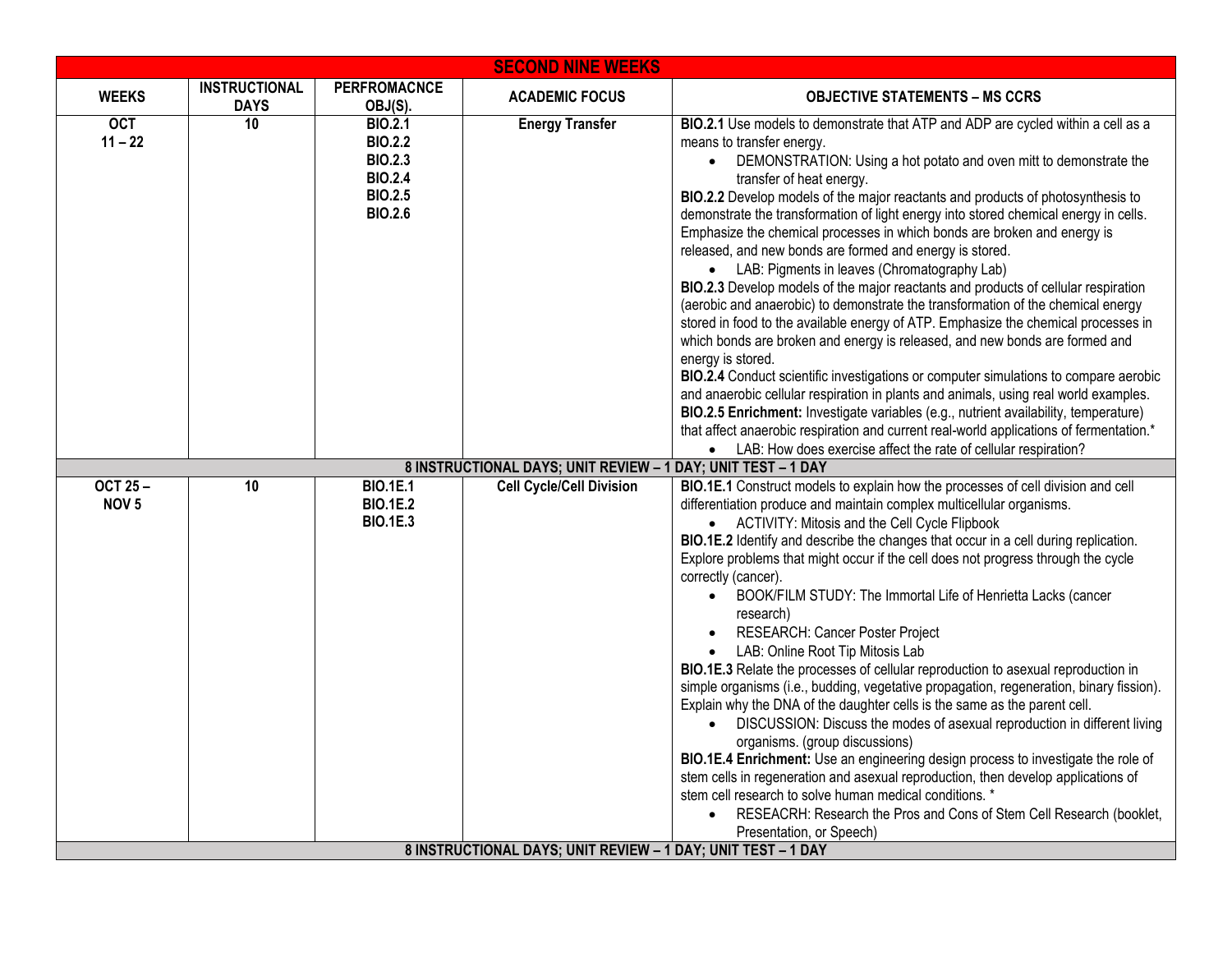| <b>NOV</b>            | $5\phantom{.0}$               | <b>BIO.3A.1</b> | <b>Meiosis</b>                                               | BIO.3A.1 Model sex cell formation (meiosis) and combination (fertilization) to           |  |  |  |
|-----------------------|-------------------------------|-----------------|--------------------------------------------------------------|------------------------------------------------------------------------------------------|--|--|--|
| $8 - 12$              |                               | <b>BIO.3A.2</b> |                                                              | demonstrate the maintenance of chromosome number through each generation in              |  |  |  |
|                       |                               | <b>BIO.3A.3</b> |                                                              | sexually reproducing populations. Explain why the DNA of the daughter cells is           |  |  |  |
|                       |                               |                 |                                                              | different from the DNA of the parent cell.                                               |  |  |  |
|                       |                               |                 |                                                              | BIO.3A.2 Compare and contrast mitosis and meiosis in terms of reproduction.              |  |  |  |
|                       |                               |                 |                                                              | BIO.3A.3 Investigate chromosomal abnormalities (e.g., Down syndrome, Turner's            |  |  |  |
|                       |                               |                 |                                                              | syndrome, and Klinefelter syndrome) that might arise from errors in meiosis              |  |  |  |
|                       |                               |                 |                                                              | (nondisjunction) and how these abnormalities are identified (karyotypes).                |  |  |  |
|                       |                               |                 |                                                              | LAB: Virtual Karyotype Lab (The Biology Project)                                         |  |  |  |
|                       |                               |                 |                                                              | RESEARCH/PRESENTATION: Human Chromosomes Disorder                                        |  |  |  |
|                       |                               |                 | 3 INSTRUCTIONAL DAYS; UNIT REVIEW - 1 DAY; UNIT TEST - 1 DAY |                                                                                          |  |  |  |
| <b>NOV</b>            | 5                             | <b>BIO.3C.1</b> | <b>DNA/DNA Technology</b>                                    | BIO.3C.1 Develop and use models to explain the relationship between DNA, genes,          |  |  |  |
| $15 - 19$             |                               | <b>BIO.3C.4</b> |                                                              | and chromosomes in coding the instructions for the traits transferred from parent to     |  |  |  |
|                       |                               |                 |                                                              | offspring.                                                                               |  |  |  |
|                       |                               |                 |                                                              | BIO.3C.4 Research and identify how DNA technology benefits society. Engage in            |  |  |  |
|                       |                               |                 |                                                              | scientific argument from evidence over the ethical issues surrounding the use of DNA     |  |  |  |
|                       |                               |                 |                                                              | technology (e.g., cloning, transgenic organisms, stem cell research, and the Human       |  |  |  |
|                       |                               |                 |                                                              | Genome Project, gel electrophoresis).                                                    |  |  |  |
|                       |                               |                 |                                                              | LAB: DNA Extraction (strawberries)                                                       |  |  |  |
|                       |                               |                 |                                                              | LAB: Virtual gel electrophoresis activity                                                |  |  |  |
|                       |                               |                 |                                                              | FIELD TRIP?: Gel electrophoresis lab (Delta State University)                            |  |  |  |
|                       |                               |                 | <b>4 INSTRUCTIONAL DAYS; UNIT REVIEW - 1 DAY</b>             |                                                                                          |  |  |  |
|                       |                               |                 | $NOV 22 - 26$                                                |                                                                                          |  |  |  |
|                       |                               |                 | <b>THANKSGIVING BREAK</b>                                    |                                                                                          |  |  |  |
| <b>NOV</b>            | 5                             | <b>BIO.3C.2</b> | <b>Proteins Synthesis</b>                                    | BIO.3C.2 Evaluate the mechanisms of transcription and translation in protein synthesis.  |  |  |  |
| $29 - DEC6$           |                               | <b>BIO.3C.3</b> |                                                              | • LAB: Virtual Transcription lab (biomanbio.com)                                         |  |  |  |
|                       |                               | <b>BIO.3C.5</b> | <b>Mutations</b>                                             | BIO.3C.3 Use models to predict how various changes in the nucleotide sequence (e.g.,     |  |  |  |
|                       |                               |                 |                                                              | point mutations, deletions, and additions) will affect the resulting protein product and |  |  |  |
|                       |                               |                 |                                                              | the subsequent inherited trait.                                                          |  |  |  |
|                       |                               |                 | <b>Biotechnical Applications of</b>                          | BIO.3C.5 Enrichment: Investigate current biotechnological applications in the study of   |  |  |  |
|                       |                               |                 | <b>Genetic Research</b>                                      | the genome (e.g., transcriptome, proteome, individualized sequencing, and                |  |  |  |
|                       |                               |                 |                                                              | individualized gene therapy).*                                                           |  |  |  |
|                       |                               |                 | 3 INSTRUCTIONAL DAYS; UNIT REVIEW - 1 DAY; UNIT TEST - 1 DAY |                                                                                          |  |  |  |
| <b>DEC</b>            | $\overline{7}$                | <b>REVIEW</b>   |                                                              | <b>REVIEW - ENERGY TRANSFER (1 DAY)</b>                                                  |  |  |  |
| $6 - 14$              |                               |                 |                                                              | <b>REVIEW - CELL DIVISION AND MEIOSIS (2 DAYS)</b>                                       |  |  |  |
|                       |                               |                 |                                                              | <b>REVIEW - DNA AND PROTEIN SYNTHESIS (2 DAY)</b>                                        |  |  |  |
|                       |                               |                 |                                                              | REVIEW - 1ST TERM KEY STANDARDS (2 DAYS)                                                 |  |  |  |
| DEC 15 - 21           |                               |                 |                                                              | 2 <sup>ND</sup> TERM ASSESSMENT                                                          |  |  |  |
|                       | (CUMUALTIVE UP TO THIS POINT) |                 |                                                              |                                                                                          |  |  |  |
| <b>DEC 22 - JAN 4</b> |                               |                 |                                                              |                                                                                          |  |  |  |
|                       |                               |                 | <b>WINTER BREAK</b>                                          |                                                                                          |  |  |  |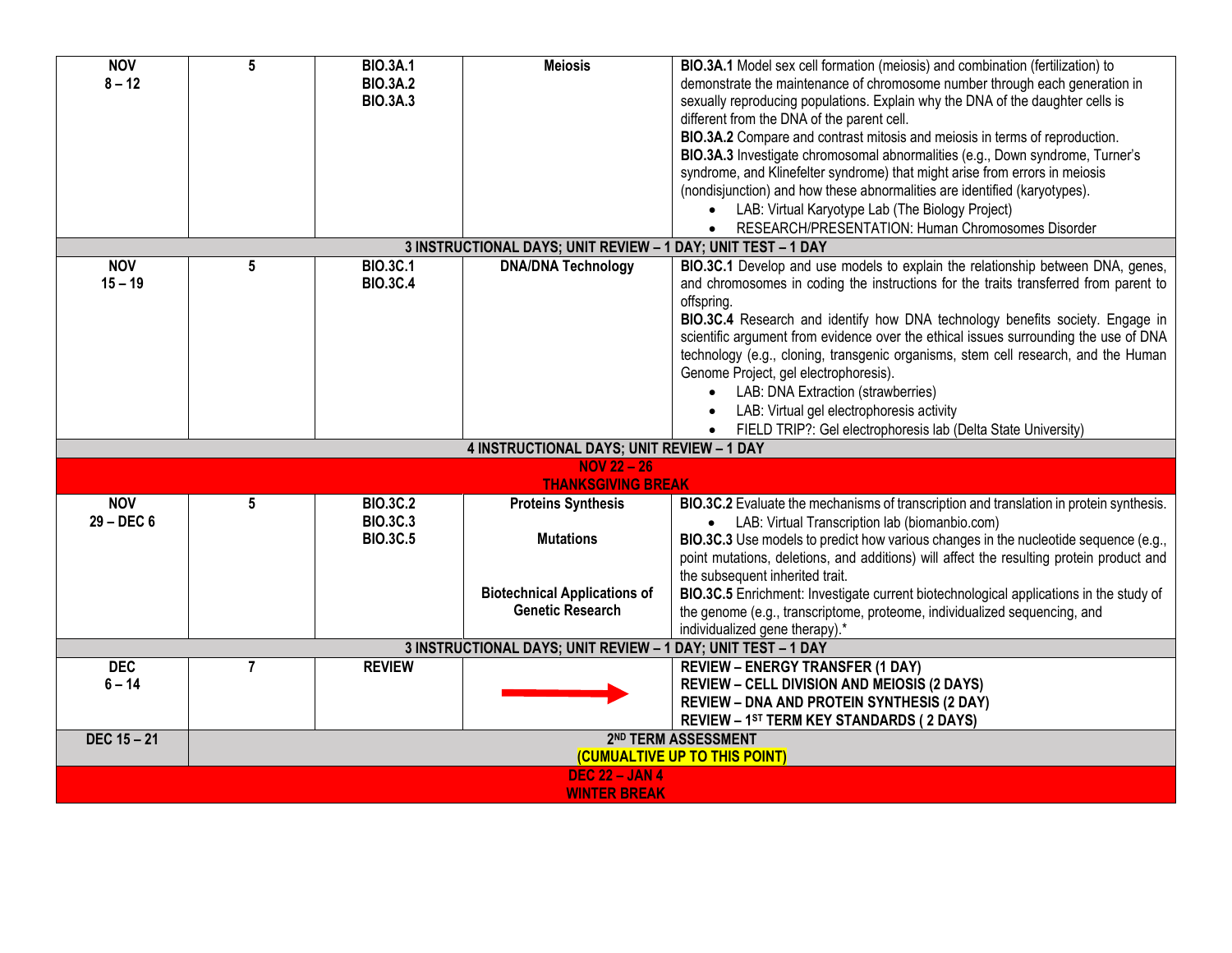| <b>THIRD NINE WEEKS</b> |                                     |                                                                                                                                              |                                                                                                  |                                                                                                                                                                                                                                                                                                                                                                                                                                                                                                                                                                                                                                                                                                                                                                                                                                                                                                                                                                                                                                                                                                                                                                                                                                                                                                                                                                                                                                                                                                                                                                                                                                                                                                              |  |  |  |
|-------------------------|-------------------------------------|----------------------------------------------------------------------------------------------------------------------------------------------|--------------------------------------------------------------------------------------------------|--------------------------------------------------------------------------------------------------------------------------------------------------------------------------------------------------------------------------------------------------------------------------------------------------------------------------------------------------------------------------------------------------------------------------------------------------------------------------------------------------------------------------------------------------------------------------------------------------------------------------------------------------------------------------------------------------------------------------------------------------------------------------------------------------------------------------------------------------------------------------------------------------------------------------------------------------------------------------------------------------------------------------------------------------------------------------------------------------------------------------------------------------------------------------------------------------------------------------------------------------------------------------------------------------------------------------------------------------------------------------------------------------------------------------------------------------------------------------------------------------------------------------------------------------------------------------------------------------------------------------------------------------------------------------------------------------------------|--|--|--|
| <b>WEEKS</b>            | <b>INSTRUCTIONAL</b><br><b>DAYS</b> | <b>PERFROMACNCE</b><br>OBJ(S).                                                                                                               | <b>ACADEMIC FOCUS</b>                                                                            | <b>OBJECTIVE STATEMENTS - MS CCRS</b>                                                                                                                                                                                                                                                                                                                                                                                                                                                                                                                                                                                                                                                                                                                                                                                                                                                                                                                                                                                                                                                                                                                                                                                                                                                                                                                                                                                                                                                                                                                                                                                                                                                                        |  |  |  |
| $JAN 6 - 21$            | 10                                  | <b>BIO.3B.1</b><br><b>BIO.3B.2</b><br><b>BIO.3B.3</b><br><b>BIO.3B.4</b>                                                                     | <b>Mendelian &amp; Non-Mendelian Genetics</b><br>(Inheritance)                                   | BIO.3B.1 Demonstrate Mendel's law of dominance and segregation using<br>mathematics to predict phenotypic and genotypic ratios by constructing<br>Punnett squares with both homozygous and heterozygous allele pairs.<br>BIO.3B.2 Illustrate Mendel's law of independent assortment using Punnett<br>squares and/or the product rule of probability to analyze monohybrid crosses.<br>BIO.3B.3 Investigate traits that follow non-Mendelian inheritance patterns<br>(e.g., incomplete dominance, codominance, multiple alleles in human blood<br>types, and sex-linkage).<br>ACTIVITY: Punnett square analysis of Non-Mendelian inheritance<br>patterns.<br>BIO.3B.4 Analyze and interpret data (e.g., pedigrees, family, and population<br>studies) regarding Mendelian and complex genetic traits (e.g., sickle-cell<br>anemia, cystic fibrosis, muscular dystrophy, color-blindness, and hemophilia)<br>to determine patterns of inheritance and disease risk.                                                                                                                                                                                                                                                                                                                                                                                                                                                                                                                                                                                                                                                                                                                                            |  |  |  |
|                         |                                     |                                                                                                                                              |                                                                                                  | RESEARCH: Human Genetic Disorders<br>$\bullet$                                                                                                                                                                                                                                                                                                                                                                                                                                                                                                                                                                                                                                                                                                                                                                                                                                                                                                                                                                                                                                                                                                                                                                                                                                                                                                                                                                                                                                                                                                                                                                                                                                                               |  |  |  |
| <b>JAN 24-</b>          | 10                                  | <b>BIO.5.1</b>                                                                                                                               | 8 INSTRUCTIONAL DAYS; UNIT REVIEW - 1 DAY; UNIT TEST - 1 DAY<br>Interdependence of Organisms and |                                                                                                                                                                                                                                                                                                                                                                                                                                                                                                                                                                                                                                                                                                                                                                                                                                                                                                                                                                                                                                                                                                                                                                                                                                                                                                                                                                                                                                                                                                                                                                                                                                                                                                              |  |  |  |
| FEB4                    |                                     | <b>BIO.5.2</b><br><b>BIO.5.3</b><br><b>BIO.5.4</b><br><b>BIO.5.5</b><br><b>BIO.5.6</b><br><b>BIO.5.7</b><br><b>BIO.5.8</b><br><b>BIO.5.9</b> | <b>Their Environment</b>                                                                         | BIO.5.1 Illustrate levels of ecological hierarchy, including organism,<br>population, community, ecosystem, biome, and biosphere.<br>BIO.5.2 Analyze models of the cycling of matter (e.g., carbon, nitrogen,<br>phosphorus, and water) between abiotic and biotic factors in an ecosystem<br>and evaluate the ability of these cycles to maintain the health and<br>sustainability of the ecosystem.<br>ACTIVITY: Conservation of water flyer<br>ACTIVITY/RESEARCH: Group activityresearch biogeochemical<br>cycles (poster/presentation, etc.)<br>BIO.5.3 Analyze and interpret quantitative data to construct an explanation<br>for the effects of greenhouse gases on the carbon dioxide cycle and global<br>climate.<br>BIO.5.4 Develop and use models to describe the flow of energy and amount<br>of biomass through food chains, food webs, and food pyramids.<br>ACTIVITY: Construct/analyze food webs and food chains based in<br>$\bullet$<br>different ecosystems.<br>BIO.5.5 Evaluate symbiotic relationships (e.g., mutualism, parasitism, and<br>commensalism) and other coevolutionary (e.g., predator-prey, cooperation,<br>competition, and mimicry) relationships within specific environments.<br>BIO.5.6 Analyze and interpret population data, both density-dependent and<br>density-independent, to define limiting factors. Use graphical representations<br>(growth curves) to illustrate the carrying capacity within ecosystems.<br>• LAB: Oh, Deer!<br>BIO.5.7 Investigate and evaluate factors involved in primary and secondary<br>ecological succession using local, real world examples.<br>LAB: Ecological Succession Virtual Lab<br><b>INSTRUCTIONAL FILM STUDY: Rio 2</b> |  |  |  |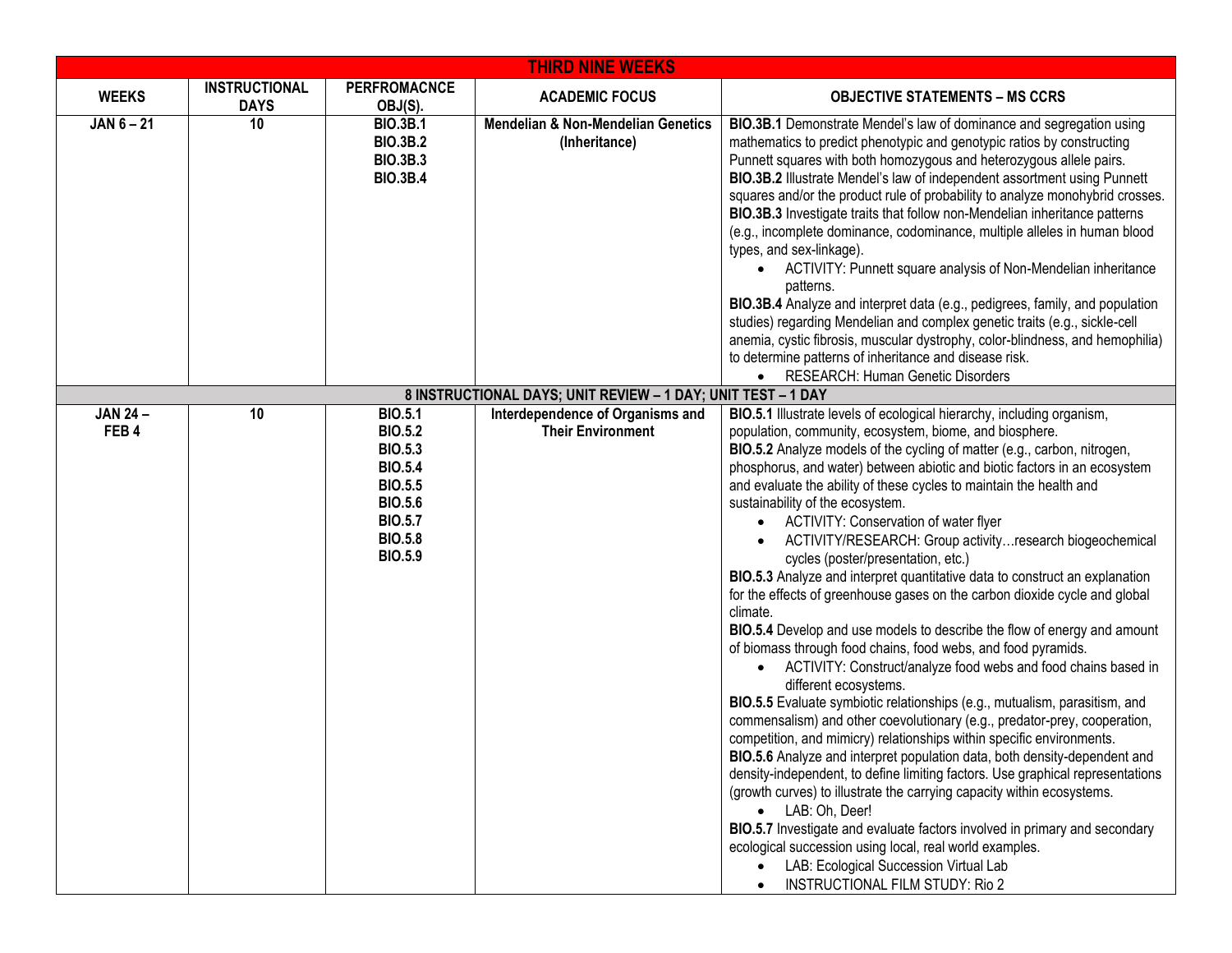|                  |                                                              |                |                                                               | BIO.5.8 Enrichment: Use an engineering design process to create a solution     |  |  |  |  |
|------------------|--------------------------------------------------------------|----------------|---------------------------------------------------------------|--------------------------------------------------------------------------------|--|--|--|--|
|                  |                                                              |                |                                                               | that addresses changing ecological conditions (e.g., climate change, invasive  |  |  |  |  |
|                  |                                                              |                |                                                               | species, loss of biodiversity, human population growth, habitat destruction,   |  |  |  |  |
|                  |                                                              |                |                                                               | biomagnification, or natural phenomena).*                                      |  |  |  |  |
|                  |                                                              |                |                                                               | • RESEARCH: Invasive Species Booklet                                           |  |  |  |  |
|                  |                                                              |                |                                                               | BIO.5.9 Enrichment: Use an engineering design process to investigate and       |  |  |  |  |
|                  |                                                              |                |                                                               | model current technological uses of biomimicry to address solutions to real-   |  |  |  |  |
|                  |                                                              |                |                                                               |                                                                                |  |  |  |  |
|                  |                                                              |                | 8 INSTRUCTIONAL DAYS; UNIT REVIEW - 1 DAYS; UNIT TEST - 1 DAY | world problems.*                                                               |  |  |  |  |
|                  |                                                              |                |                                                               |                                                                                |  |  |  |  |
| <b>FEB</b>       | 5                                                            | <b>BIO.4.1</b> | <b>Natural Selection</b>                                      | BIO.4.1 Use models to differentiate between organic and chemical evolution,    |  |  |  |  |
| $7 - 11$         |                                                              | <b>BIO.4.2</b> |                                                               | illustrating the steps leading to aerobic heterotrophs and photosynthetic      |  |  |  |  |
|                  |                                                              | <b>BIO.4.5</b> |                                                               | autotrophs.                                                                    |  |  |  |  |
|                  |                                                              |                |                                                               | BIO.4.2 Evaluate empirical evidence of common ancestry and biological          |  |  |  |  |
|                  |                                                              |                |                                                               | evolution, including comparative anatomy (e.g., homologous structures and      |  |  |  |  |
|                  |                                                              |                |                                                               | embryological similarities), fossil record, molecular/biochemical similarities |  |  |  |  |
|                  |                                                              |                |                                                               | (e.g., gene and protein homology), and biogeographic distribution.             |  |  |  |  |
|                  |                                                              |                |                                                               | BIO.4.5 Use Darwin's Theory to explain how genetic variation, competition,     |  |  |  |  |
|                  |                                                              |                |                                                               | overproduction, and unequal reproductive success acts as driving forces of     |  |  |  |  |
|                  |                                                              |                |                                                               | natural selection and evolution.                                               |  |  |  |  |
|                  |                                                              |                |                                                               | • LAB: Natural Selection Beak Lab                                              |  |  |  |  |
|                  | 3 INSTRUCTIONAL DAYS; UNIT REVIEW - 1 DAY; UNIT TEST - 1 DAY |                |                                                               |                                                                                |  |  |  |  |
| <b>FEB</b>       | 5                                                            | <b>BIO.4.3</b> | <b>Application of Natural Selection</b>                       | BIO.4.3 Construct cladograms/phylogenetic trees to illustrate relatedness      |  |  |  |  |
| $14 - 18$        |                                                              | <b>BIO.4.4</b> | and Taxonomy                                                  | between species.                                                               |  |  |  |  |
|                  |                                                              | <b>BIO.4.6</b> |                                                               | • ACTIVITY: Construct/analyze cladograms and phylogenetic trees                |  |  |  |  |
|                  |                                                              | <b>BIO.4.7</b> |                                                               | of different organisms.                                                        |  |  |  |  |
|                  |                                                              |                |                                                               | BIO.4.4 Design models and use simulations to investigate the interaction       |  |  |  |  |
|                  |                                                              |                |                                                               | between changing environments and genetic variation in natural selection       |  |  |  |  |
|                  |                                                              |                |                                                               | leading to adaptations in populations and differential success of populations. |  |  |  |  |
|                  |                                                              |                |                                                               |                                                                                |  |  |  |  |
|                  |                                                              |                |                                                               | BIO.4.6 Construct explanations for the mechanisms of speciation (e.g.,         |  |  |  |  |
|                  |                                                              |                |                                                               | geographic and reproductive isolation).                                        |  |  |  |  |
|                  |                                                              |                |                                                               | • ACTIVITY: Create a new species project.                                      |  |  |  |  |
|                  |                                                              |                |                                                               | BIO.4.7 Enrichment: Construct explanations for how various disease agents      |  |  |  |  |
|                  |                                                              |                |                                                               | (bacteria, viruses, chemicals) can influence natural selection.                |  |  |  |  |
|                  |                                                              |                | 3 INSTRUCTIONAL DAYS; UNIT REVIEW - 1 DAY; UNIT TEST - 1 DAY  |                                                                                |  |  |  |  |
| <b>FEB</b>       | 5                                                            | <b>REVIEW</b>  |                                                               | <b>REVIEW - MENDELIAN AND APPLIED GENETICS (1 DAY)</b>                         |  |  |  |  |
| $21 - 25$        |                                                              |                |                                                               | <b>REVIEW - INTERDEPENDENCE OF ORGANISMS (1 DAY)</b>                           |  |  |  |  |
|                  |                                                              |                |                                                               | REVIEW - NATURAL SELECTION AND TAXONOMY (1 DAY)                                |  |  |  |  |
|                  |                                                              |                |                                                               | REVIEW - 1ST TERM KEY STANDARDS (1 DAY)                                        |  |  |  |  |
|                  |                                                              |                |                                                               | REVIEW - 2ND TERM KEY STANDARDS (1 DAY)                                        |  |  |  |  |
| FEB 28-          |                                                              |                | 3RD TERM ASSESSMENT                                           |                                                                                |  |  |  |  |
| MAR <sub>4</sub> |                                                              |                | (CUMULATIVE UP TO THIS POINT, ALL STANDARDS WILL BE TESTED)   |                                                                                |  |  |  |  |
| <b>MAR</b>       | 5                                                            |                |                                                               | <b>REVIEW SEPs</b>                                                             |  |  |  |  |
| $7 - 11$         |                                                              |                |                                                               |                                                                                |  |  |  |  |
|                  |                                                              |                | <b>MAR 14 - 18</b>                                            |                                                                                |  |  |  |  |
|                  |                                                              |                | <b>SPRING BREAK</b>                                           |                                                                                |  |  |  |  |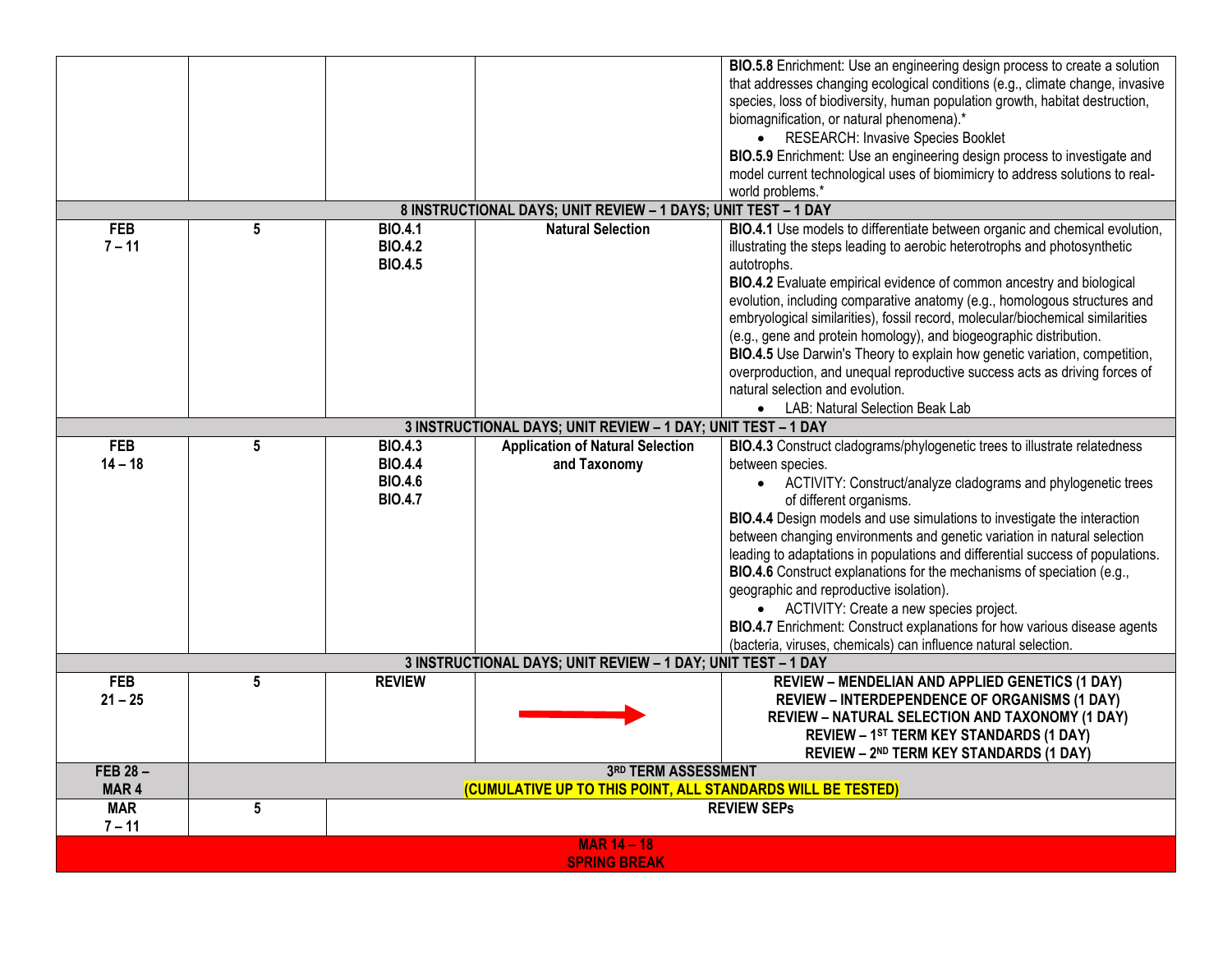| <b>FOURTH NINE WEEKS</b>           |                                     |                                |                                                                   |                                                                                           |  |  |  |  |
|------------------------------------|-------------------------------------|--------------------------------|-------------------------------------------------------------------|-------------------------------------------------------------------------------------------|--|--|--|--|
| <b>WEEKS</b>                       | <b>INSTRUCTIONAL</b><br><b>DAYS</b> | <b>PERFROMACNCE</b><br>OBJ(S). | <b>ACADEMIC FOCUS</b>                                             | <b>OBJECTIVE STATEMENTS – MS CCRS</b>                                                     |  |  |  |  |
| <b>MAR 21-</b><br>APR <sub>1</sub> | 10                                  | <b>VARIED</b>                  | <b>REVIEW PRIORITY STANDARDS</b><br>(SEE ATTACHED TEST BLUEPRINT) | <b>REVIEW PRIORITY STANDARDS - CELLS AS A SYSTEM; CELL ENERGY</b>                         |  |  |  |  |
| <b>APR</b><br>$4 - 15$             | 10                                  | <b>VARIED</b>                  | <b>REVIEW PRIORITY STANDARDS</b><br>(SEE ATTACHED TEST BLUEPRINT) | <b>REVIEW PRIORITY STANDARDS - REPRODUCTION AND HEREDITY;</b><br><b>NATURAL SELECTION</b> |  |  |  |  |
| <b>APR</b><br>$18 - 22$            | 5                                   | <b>VARIED</b>                  | <b>REVIEW PRIORITY STANDARDS</b><br>(SEE ATTACHED TEST BLUEPRINT) | <b>REVIEW PRIORITY STANDARDS - ECOLOGY AND INTERDEPENDENCE</b>                            |  |  |  |  |
| <b>APR</b><br>$25 - 29$            | <b>BIOLOGY BOOTCAMP</b>             |                                |                                                                   |                                                                                           |  |  |  |  |
| <b>MAY</b><br>$2 - 6$              | <b>MAAP EOY ASSESSMENT</b>          |                                |                                                                   |                                                                                           |  |  |  |  |
| $MAY$ 9 – 13                       | <b>REVIEW SEPS</b><br>5             |                                |                                                                   |                                                                                           |  |  |  |  |
| MAY 16 - 20                        | <b>REVIEW</b><br>4TH 9 WEEKS EXAM   |                                |                                                                   |                                                                                           |  |  |  |  |

\*Enrichment objectives are marked with an asterisk. While they may not be tested per say, please use these performance objectives to explore and use their higher order thinking skills. Students should be provided a safe environment for failure without consequence, which is one of the most powerful drivers in learning. Providing many opportunities for students to fail, learn, and try again, with appropriate levels of support, fosters a deeper level of understanding and greater student interest and engagement. (MS CCRS, p. 13)

\*If you do not finish covering standards by the end of the 3<sup>rd</sup> 9 weeks, we encourage you to use the 4<sup>th</sup> 9 weeks to finish covering these standards to prepare our young scientists for the MAAP SCI ASSESSMENT FOR BIOLOGY and for other science electives!